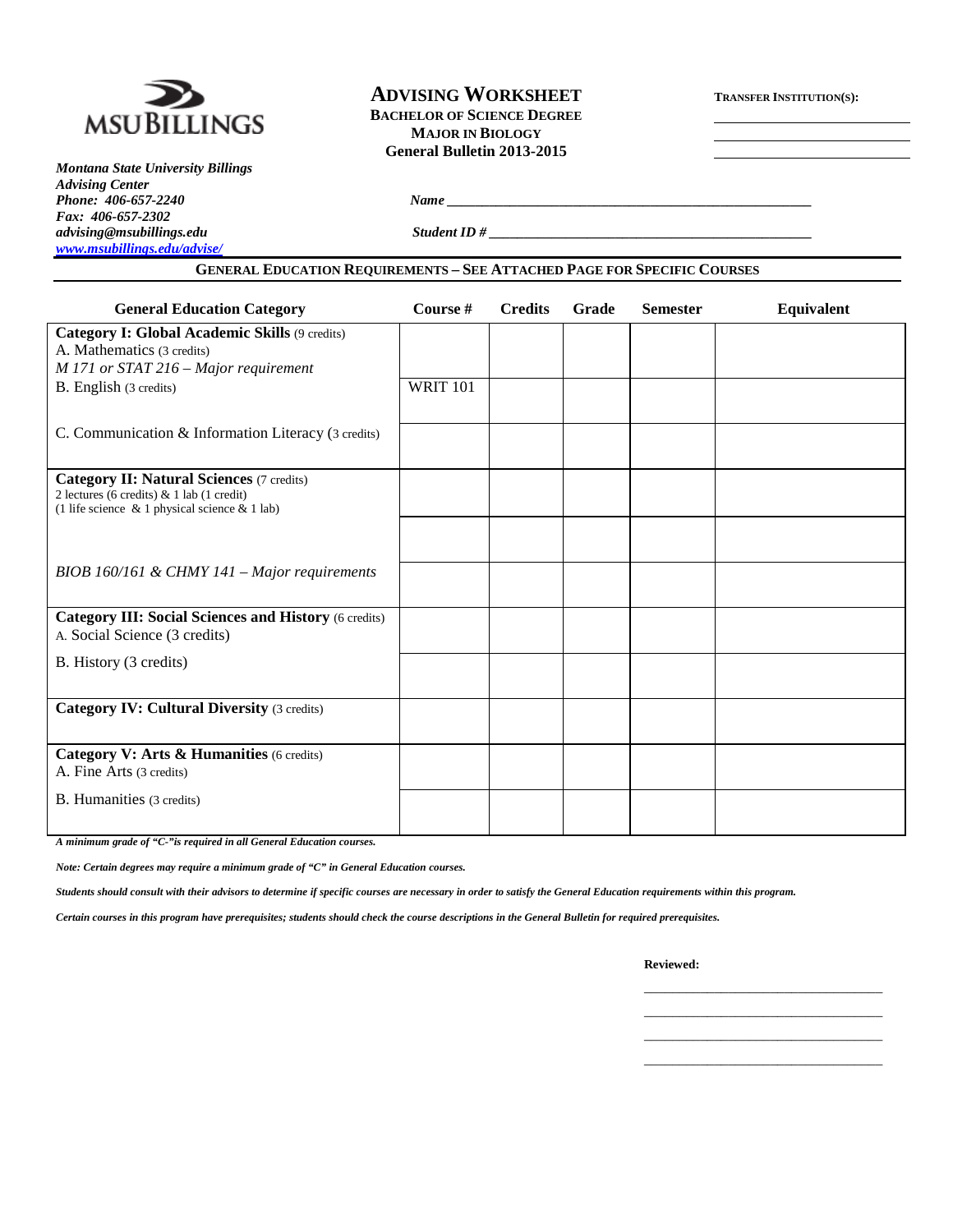# **GENERAL EDUCATION REQUIREMENTS**

|                  |      | <b>CATEGORY I: GLOBAL ACADEMIC SKILLS</b><br><b>9</b> credits  |                         |
|------------------|------|----------------------------------------------------------------|-------------------------|
|                  |      | Students are required to take one course from each subcategory |                         |
|                  |      | <b>Subcategory A - Mathematics</b><br>3 credits                |                         |
| M                | 105  | Contemporary Mathematics                                       | 3                       |
| М                | 114  | <b>Extended Technical Mathematics</b>                          | 3                       |
| M                | 121  | College Algebra                                                | 3                       |
| М                | 122  | College Trigonometry                                           | 3                       |
| М                | 131  | Mathematics for Elementary Teachers II                         | 3                       |
| М                | 143  | <b>Finite Mathematics</b>                                      | 4                       |
| $\boldsymbol{M}$ | 171  | Calculus I                                                     | 4                       |
| <b>STAT</b>      | 141  | <b>Introduction to Statistical Concepts</b>                    | 3                       |
| <b>STAT</b>      | 216  | <b>Introduction to Statistics</b>                              | 4                       |
|                  |      | 3 credits<br>Subcategory B - English                           |                         |
| WRIT             | 101  | College Writing I                                              | 3                       |
| WRIT             | 121  | Introduction to Technical Writing                              | 3                       |
| WRIT             | 122. | <b>Introduction to Business Writing</b>                        | 3                       |
| WRIT             | 201  | College Writing II                                             | $\overline{\mathbf{3}}$ |
| WRIT             | 220  | Business & Professional Writing                                | 3                       |
| WRIT             | 221  | <b>Intermediate Technical Writing</b>                          | 3                       |
|                  |      | Subcategory C - Communication & Information Literacy 3 credits |                         |
| <b>BMIS</b>      | 150  | Computer Literacy                                              | 3                       |
| COMX             | 111  | Introduction to Public Speaking                                | 3                       |
| <b>COMX</b>      | 115  | Introduction to Interpersonal Communication 3                  |                         |
| LSCI             | 125  | Research in the Information Age                                | 3                       |
|                  |      |                                                                |                         |

**CATEGORY II: NATURAL SCIENCES 6 cr. lecture & 1 cr. lab**

*Students are required to take one course from each subcategory and at least one corresponding lab or SCIN 101, 102, 103 & 104*

|             |     | <b>Subcategory A – Life Sciences</b>            | 3-4 credits                      |
|-------------|-----|-------------------------------------------------|----------------------------------|
| <b>BIOB</b> | 101 | Discover Biology                                | 3                                |
| <b>BIOB</b> | 102 | Discover Biology Lab                            | 1                                |
| <b>BIOB</b> | 160 | <b>Principles of Living Systems</b>             | 3                                |
| <b>BIOB</b> | 161 | Principles of Living Systems Lab                | 1                                |
|             |     | <b>Subcategory B – Physical Sciences</b>        | 3-4 credits                      |
| ASTR        | 110 | Introduction to Astronomy                       | 3                                |
| ASTR        | 111 | Introduction to Astronomy Lab                   | 1                                |
| <b>CHMY</b> | 121 | Introduction to General Chemistry               | 3                                |
| <b>CHMY</b> | 122 | Introduction to General Chemistry Lab           | $\mathbf{1}$                     |
| <b>CHMY</b> | 141 | College Chemistry I                             | 3                                |
| <b>CHMY</b> | 142 | <b>College Chemistry Laboratory I</b>           | 1                                |
| GEO         | 101 | <b>Introduction to Physical Geology</b>         | 3                                |
| GEO         | 102 | Introduction to Physical Geology Laboratory     | 1                                |
| <b>GPHY</b> | 112 | Introduction to Physical Geography Lab          | 1                                |
| <b>GPHY</b> | 111 | Introduction to Physical Geography              | 3                                |
| <b>PHSX</b> | 103 | Our Physical World                              | 3                                |
| <b>PHSX</b> | 104 | Our Physical World Lab                          | 1                                |
| PHSX        | 205 | College Physics I                               | 3                                |
| PHSX        | 206 | College Physics I Lab                           | 1                                |
| <b>PHSX</b> | 105 | Fundamentals of Phys Sci                        | 3                                |
| <b>PHSX</b> | 106 | Fundamentals of Phys Sci Lab                    | 1                                |
|             |     | Subcategories A and B – Integrated Sciences     | 7 credits                        |
|             |     | SCIN 101, 102, 103 $\&$ 104 Integrated Sciences | $3, \frac{1}{2}, 3, \frac{1}{2}$ |

**CATEGORY III: SOCIAL SCIENCES AND HISTORY 6 credits**

|                                                     | Students are required to take one course from each subcategory |                                        |           |  |  |  |
|-----------------------------------------------------|----------------------------------------------------------------|----------------------------------------|-----------|--|--|--|
| <b>Subcategory A – Social Sciences</b><br>3 credits |                                                                |                                        |           |  |  |  |
| ANTY                                                | 217                                                            | Physical Anthropology & Archeology     | 3         |  |  |  |
| <b>BGEN</b>                                         | 105                                                            | Introduction to Business               | 3         |  |  |  |
| <b>COMX</b>                                         | 106                                                            | Communicating in a Dynamic Workplace   | 3         |  |  |  |
| <b>ECNS</b>                                         | 201                                                            | Principles of Microeconomics           | 3         |  |  |  |
| <b>ECNS</b>                                         | 202                                                            | Principles of Macroeconomics           | 3         |  |  |  |
| EDU                                                 | 105                                                            | <b>Education and Democracy</b>         | 3         |  |  |  |
| <b>GPHY</b>                                         | 141                                                            | Geography of World Regions             | 3         |  |  |  |
| HTH                                                 | 110                                                            | Personal Health and Wellness           | 3         |  |  |  |
| <b>PSCI</b>                                         | 210                                                            | Introduction to American Government    | 3         |  |  |  |
| <b>PSCI</b>                                         | 220                                                            | Introduction to Comparative Government | 3         |  |  |  |
| <b>PSYX</b>                                         | 100                                                            | Introduction to Psychology             | 3         |  |  |  |
| <b>PSYX</b>                                         | 231                                                            | Human Relations                        | 3         |  |  |  |
| SOCI                                                | 101                                                            | Introduction to Sociology              | 3         |  |  |  |
| SOCI                                                | 201                                                            | Social Problems                        | 3         |  |  |  |
| Subcategory B - History                             |                                                                |                                        | 3 credits |  |  |  |
| HSTA                                                | 101                                                            | American History I                     | 3         |  |  |  |

| HSTA          | 102 | American History II                                 | 3 |  |  |
|---------------|-----|-----------------------------------------------------|---|--|--|
| <b>HSTR</b>   | 101 | <b>Western Civilization I</b>                       | 3 |  |  |
| <b>HSTR</b>   | 102 | <b>Western Civilization II</b>                      | 3 |  |  |
| <b>HSTR</b>   | 103 | Honors Western Civilization I                       | 3 |  |  |
| <b>HSTR</b>   | 104 | Honors Western Civilization II                      | 3 |  |  |
| PSCI          | 230 | Introduction to International Relations             |   |  |  |
|               |     |                                                     |   |  |  |
|               |     | <b>CATEGORY IV: CULTURAL DIVERSITY</b><br>3 credits |   |  |  |
| A&SC/WGSS 274 |     | Women, Culture, and Society                         | 3 |  |  |
| ANTY          | 220 | Culture and Society                                 | 3 |  |  |
| ARTH          | 160 | Global Visual Culture                               | 3 |  |  |
| COMX          | 212 | Introduction to Intercultural Communication         | 3 |  |  |
| <b>GPHY</b>   | 121 | Human Geography                                     | 3 |  |  |
| HTH           | 270 | Global Health Issues                                | 3 |  |  |
| LIT           | 230 | World Literature Survey                             | 3 |  |  |
| MUSI          | 207 | World Music                                         | 3 |  |  |
| <b>NASX</b>   | 105 | Introduction to Native American Studies             | 3 |  |  |
| NASX          | 205 | Native Americans in Contemporary Society            | 3 |  |  |
| PHL           | 271 | Philosophy & Religion of India                      | 3 |  |  |
| PHL           | 272 | Philosophy & Religion of China/Tibet/Japan          | 3 |  |  |
| <b>REHA</b>   | 201 | Introduction to Diversity in Counseling             | 3 |  |  |
| RLST          | 170 | The Religious Quest                                 | 3 |  |  |
| SPNS          | 150 | The Hispanic Tradition                              | 3 |  |  |

#### **CATEGORY V: ARTS & HUMANITIES 6 credits**

|             | Students are required to take one course from each subcategory |                                        |           |  |  |  |
|-------------|----------------------------------------------------------------|----------------------------------------|-----------|--|--|--|
|             |                                                                | <b>Subcategory A - Fine Arts</b>       | 3 credits |  |  |  |
| <b>ARTZ</b> | 101                                                            | <b>Art Fundamentals</b>                | 3         |  |  |  |
| <b>ARTZ</b> | 105                                                            | Visual Language-Drawing                | 3         |  |  |  |
| <b>ARTZ</b> | 131                                                            | Ceramics for Non-majors                | 3         |  |  |  |
| <b>CRWR</b> | 240                                                            | <b>Intro Creative Writing Workshop</b> | 3         |  |  |  |
| FILM        | 160                                                            | Introduction to World Cinema           | 3         |  |  |  |
| LIT         | 270                                                            | Film & Literature                      | 3         |  |  |  |
| <b>MART</b> | 260                                                            | Computer Presentation and Animation    | 3         |  |  |  |
| MUSI        | 101                                                            | <b>Enjoyment of Music</b>              | 3         |  |  |  |
| MUSI        | 114                                                            | Band: MSUB Symphonic                   | 1         |  |  |  |
| MUSI        | 131                                                            | Jazz Ensemble I: MSUB                  |           |  |  |  |
| MUSI        | 147                                                            | Choral Ensemble: University Chorus     | 1         |  |  |  |
| THTR        | 101                                                            | Introduction to Theatre                | 3         |  |  |  |
| THTR        | 120                                                            | Introduction to Acting I               | 3         |  |  |  |
|             |                                                                | <b>Subcategory B - Humanities</b>      | 3 credits |  |  |  |
| <b>ARTH</b> | 150                                                            | Introduction to Art History            | 3         |  |  |  |
| <b>HONR</b> | 111                                                            | Perspectives and Understanding         | 3         |  |  |  |
| LIT         | 110                                                            | Introduction to Literature             | 3         |  |  |  |
| LIT         | 240                                                            | The Bible as Literature                | 3         |  |  |  |
| PHL         | 110                                                            | Introduction to Ethics                 | 3         |  |  |  |
| PHI.        | 111                                                            | Philosophies of Life                   | 3         |  |  |  |
|             |                                                                |                                        |           |  |  |  |

**Total 31**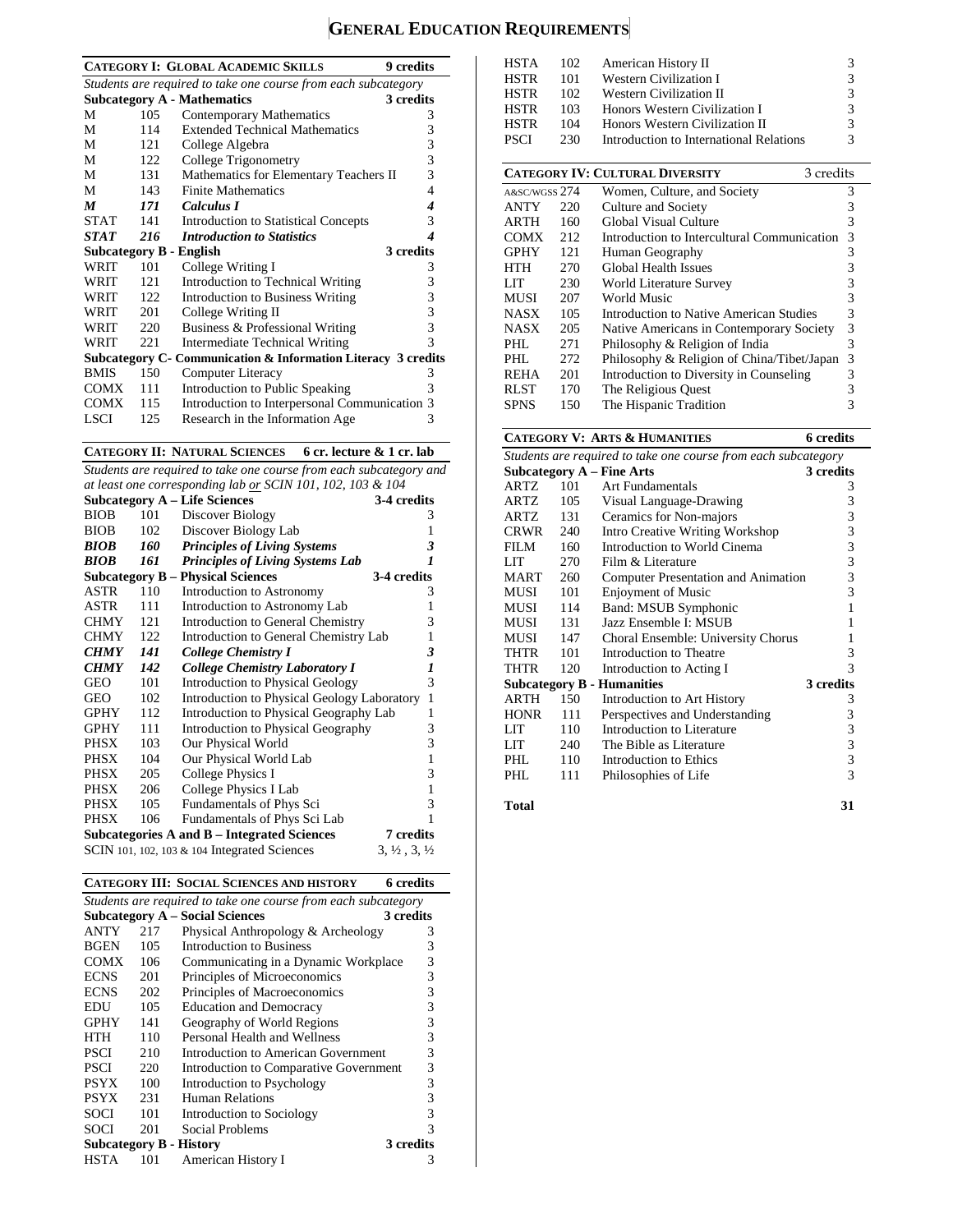|                             |                                                                      | Course                                     | <b>Credits</b> | Grade | <b>Semester</b> | Equivalent |  |
|-----------------------------|----------------------------------------------------------------------|--------------------------------------------|----------------|-------|-----------------|------------|--|
|                             | A minimum grade of $C$ or better is required in all major coursework |                                            |                |       |                 |            |  |
| <b>Biology Requirements</b> |                                                                      |                                            |                |       |                 |            |  |
| *BIOB                       | 160                                                                  | Principles of Living Systems               | 3              |       |                 |            |  |
| $*$ BIOB                    | 161                                                                  | Principles of Living Systems Lab           | 1              |       |                 |            |  |
| <b>BIOB</b>                 | 170                                                                  | Principles of Biological Diversity         | 3              |       |                 |            |  |
| <b>BIOB</b>                 | 171                                                                  | Principles of Biological Diversity Lab     | 1              |       |                 |            |  |
| <b>BIOB</b>                 | 260                                                                  | Cellular and Molecular Biology             | 3              |       |                 |            |  |
| <b>BIOB</b>                 | 261                                                                  | Cellular and Molecular Biology Lab         | 1              |       |                 |            |  |
| <b>BIOM</b>                 | 360                                                                  | <b>General Microbiology</b>                | 3              |       |                 |            |  |
| <b>BIOM</b>                 | 361                                                                  | General Microbiology Lab                   | 1              |       |                 |            |  |
| <b>BIOE</b>                 | 370                                                                  | General Ecology                            | 3              |       |                 |            |  |
| <b>BIOE</b>                 | 371                                                                  | General Ecology Lab                        | 1              |       |                 |            |  |
| <b>BIOB</b>                 | 375                                                                  | <b>General Genetics</b>                    | 3              |       |                 |            |  |
| <b>BIOB</b>                 | 376                                                                  | General Genetics Lab                       | 1              |       |                 |            |  |
| <b>BCH</b>                  | 380                                                                  | Biochemistry                               | 3              |       |                 |            |  |
| <b>BCH</b>                  | 381                                                                  | <b>Biochemistry Lab</b>                    | $\mathbf{1}$   |       |                 |            |  |
| <b>BIOB</b>                 | 425                                                                  | <b>Advanced Cell and Molecular Biology</b> | 3              |       |                 |            |  |
| <b>BIOB</b>                 | 426                                                                  | Advanced Cell and Molecular Biology Lab    | 1              |       |                 |            |  |
| <b>BIOB</b>                 | 490                                                                  | <b>Undergraduate Research</b>              | $\overline{2}$ |       |                 |            |  |
| <b>BIOB</b>                 | 499                                                                  | Senior Thesis/Capstone                     | 1              |       |                 |            |  |

## **Upper Division Biology Electives (11 credits – selected in consultation with advisor)**

| . |  |  |
|---|--|--|
|   |  |  |
|   |  |  |
|   |  |  |
|   |  |  |

*\*BIOB 101/102 does not qualify in this category.*

**Biology Total 46**

# **Chemistry Requirements**

| *CHMY       | 141 | College Chemistry I             | 3  |  |  |
|-------------|-----|---------------------------------|----|--|--|
| *CHMY       | 142 | College Chemistry Laboratory I  |    |  |  |
| <b>CHMY</b> | 143 | College Chemistry II            | 3  |  |  |
| <b>CHMY</b> | 144 | College Chemistry Laboratory II |    |  |  |
| <b>CHMY</b> | 321 | Organic Chemistry I             | 3  |  |  |
| <b>CHMY</b> | 322 | Organic Chemistry Laboratory I  |    |  |  |
| <b>CHMY</b> | 323 | Organic Chemistry II            | 3  |  |  |
| <b>CHMY</b> | 324 | Organic Chemistry Laboratory II |    |  |  |
|             |     | <b>Chemistry Total</b>          | 16 |  |  |

# **Physics Requirement** (choose **one** Physics **sequence**)

| *PHSX       |         | 205/206 College Physics I/Lab     |  |  |
|-------------|---------|-----------------------------------|--|--|
| <b>PHSX</b> |         | 207/208 College Physics II/Lab    |  |  |
| <b>PHSX</b> | 220/221 | Physics I/Lab                     |  |  |
| <b>PHSX</b> | 232/233 | Physics II and Thermodynamics/Lab |  |  |
|             |         | <b>Physics Total</b>              |  |  |